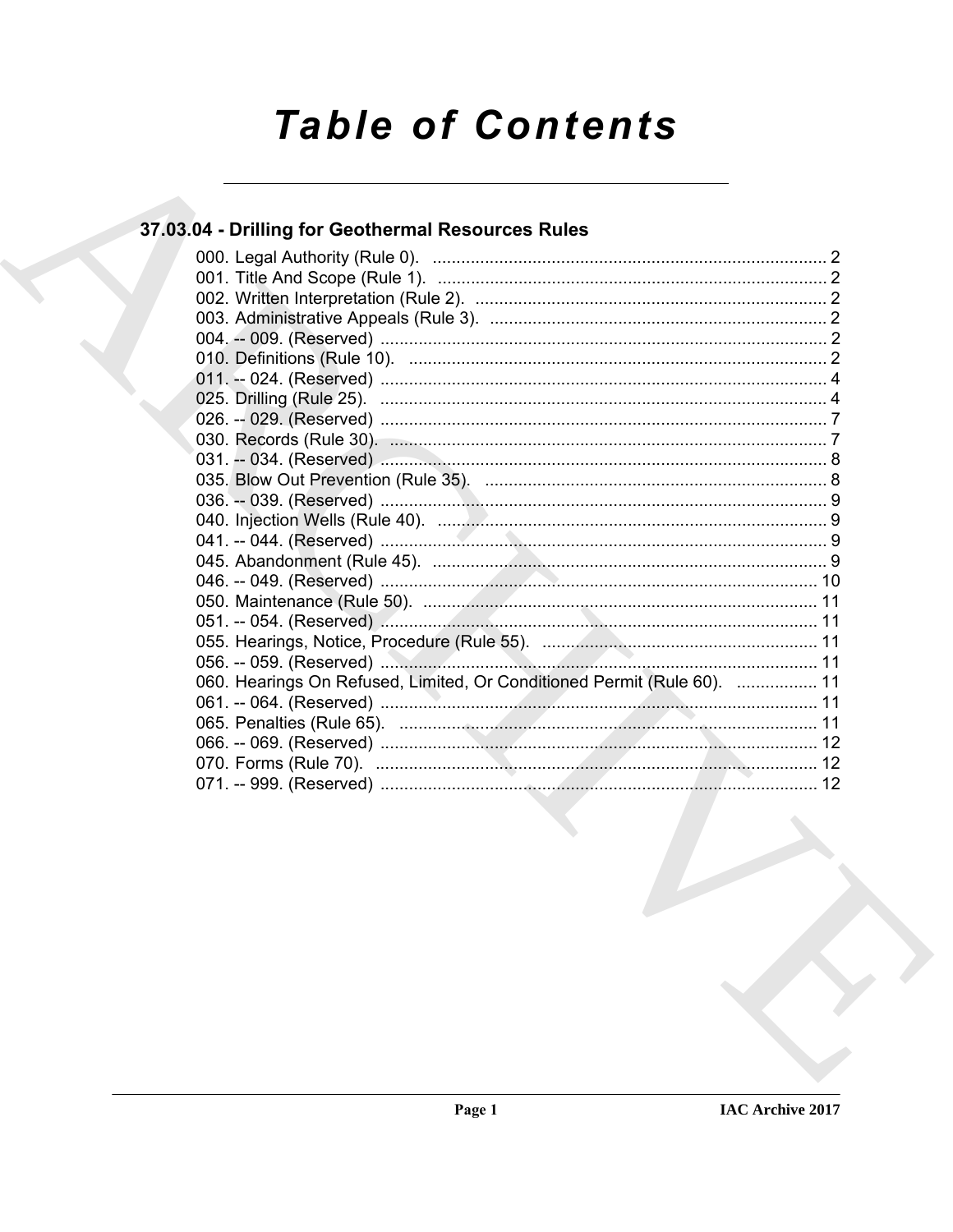#### **IDAPA 37 TITLE 03 CHAPTER 04**

#### **37.03.04 - DRILLING FOR GEOTHERMAL RESOURCES RULES**

#### <span id="page-1-1"></span><span id="page-1-0"></span>**000. LEGAL AUTHORITY (RULE 0).**

The Idaho Department of Water Resources, through authority granted by Section 42-4001 through Section 42-40l5, Idaho Code, is the regulatory agency for the drilling, operation, maintenance, and abandonment of all geothermal wells in the state. The Department's authority also includes regulatory jurisdiction over other related operations and environmental hazards pertaining to the exploration and development of geothermal resources. (7-1-93) environmental hazards pertaining to the exploration and development of geothermal resources.

#### <span id="page-1-2"></span>**001. TITLE AND SCOPE (RULE 1).**

**EXAMPLE RAN<br>
STAGAI-DRILLING FOR GEOTHERMAL RESOURCES RULES<br>
THE LALEATING INTERFACTATION CONTINEES AND THE SECTION AND STATE IN THE SECTION OF A CONTINUES CONTINUES AND THE SECTION OF A CONTINUES AND CONTINUES ARE CONTI** The geothermal policy of the state of Idaho as stated in Section 42-4001, Idaho Code, is as follows: "It is the policy and purpose of this state to maximize the benefits to the entire state which may be derived from the utilization of our geothermal resources, while minimizing the detriments and costs of all kinds which could result from their utilization. This policy and purpose is embodied in this act which provides for the immediate regulation of geothermal resource exploration and development in the public interest." (7-1-93)

#### <span id="page-1-3"></span>**002. WRITTEN INTERPRETATION (RULE 2).**

#### <span id="page-1-4"></span>**003. ADMINISTRATIVE APPEALS (RULE 3).**

Any person who is aggrieved by the order of the Board relative to the Director's decision on an application for a permit may appeal the Board's order to the District Court within thirty (30) days from the issuance of such order, as provided in Section 42-4005(d) of the Idaho Code. (7-1-93) provided in Section  $42-4005(d)$  of the Idaho Code.

#### <span id="page-1-5"></span>**004. -- 009. (RESERVED)**

#### <span id="page-1-7"></span><span id="page-1-6"></span>**010. DEFINITIONS (RULE 10).**

For the purpose of these rules, the following definitions shall apply. (7-1-93)

**01. Applicant**. Any person submitting an application to the Department of Water Resources for a permit for the construction and operation of any well or injection well. (7-1-93)

<span id="page-1-11"></span><span id="page-1-10"></span><span id="page-1-9"></span><span id="page-1-8"></span>**02. Board**. The Idaho Water Resource Board. (7-1-93)

**03. BOPE**. An abbreviation for Blow Out Prevention Equipment which is designed to be attached to g in a geothermal well in order to prevent a blow out of the drilling mud. (7-1-93) the casing in a geothermal well in order to prevent a blow out of the drilling mud.

**Completion**. A well is considered to be completed thirty (30) days after drilling operations have ceased unless a suspension of operation is approved by the Director, or thirty (30) days after it has commenced producing a geothermal resource, whichever occurs first, unless drilling operations are resumed before the end of the thirty  $(30)$  day period or at the end of the suspension.  $(7-1-93)$ 

**05. Conductor Pipe**. The first and largest diameter string of casing to be installed in the well. This casing extends from land surface to a depth great enough to keep surface waters from entering and loose earth from falling in the hole and to provide anchorage for blow out prevention equipment prior to setting surface casing.

- (7-1-93)
- <span id="page-1-13"></span><span id="page-1-12"></span>**06. Department**. The Idaho Department of Water Resources. (7-1-93)
- <span id="page-1-14"></span>**07. Director**. The Director of the Idaho Department of Water Resources. (7-1-93)
- <span id="page-1-16"></span><span id="page-1-15"></span>**08. Drilling Logs**. The recorded description of the lithologic sequence encountered in drilling a well. (7-1-93)

**Drilling Operations**. The actual drilling, redrilling, or recompletion of the well for production or injection including the running and cementing of casing and the installation of well head equipment. Drilling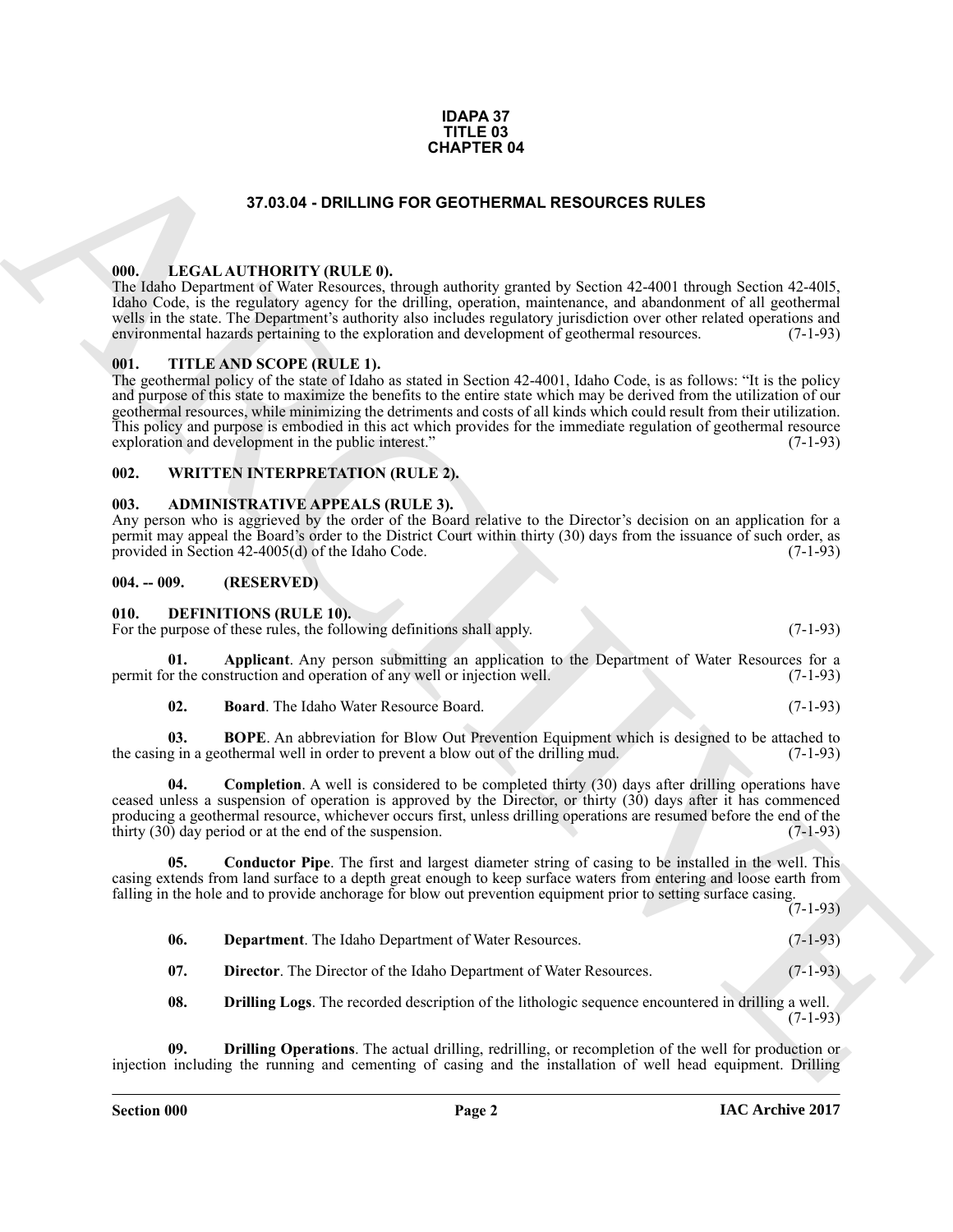<span id="page-2-0"></span>operations do not include perforating, logging, and related operations after the casing has been cemented. (7-1-93)

**10. Exploratory Well**. A well drilled for the discovery and/or evaluation of geothermal resources either in an established geothermal field or in unexplored areas. Exploratory well does not include holes six (6) inches in diameter or less if they are used for gathering geotechnical data such as, but not limited to, heat flow, earth temperature, temperature gradient and/or seismic measurements, provided said holes are not greater than one thousand (1000) feet in depth below land surface and provided the material medium is not intended to be encountered. (7-1-93)

<span id="page-2-1"></span>**11. Geothermal Area**. The same general land area which in its subsurface is underlain or reasonably appears to be underlain by geothermal resources from or in a single reservoir, pool, or other source or interrelated sources, as such area or areas may be designated from time to time by the Director. (7-1-93) sources, as such area or areas may be designated from time to time by the Director.

<span id="page-2-3"></span><span id="page-2-2"></span>**12. Geothermal Field**. An area designated by the Director which contains a well or wells capable of commercial production of geothermal resources. (7-1-93)

**Constrained Water Resources Draftland Resources Draftland of the case of the state of a state of the state of the state of the state of the state of the state of the state of the state of the state of the state of the st 13. Geothermal Resource**. The natural heat energy of the earth, the energy in whatever form which may be found in any position and at any depth below the surface of the earth, present in, resulting from, or created by, or which may be extracted from such natural heat and all minerals in solution or other products obtained from the material medium of any geothermal resource. Geothermal resources are found and hereby declared to be sui generis, being neither a mineral resource nor a water resource but they are also found and hereby declared closely related to and possibly affecting and affected by water and mineral resources in many instances. (7-1-93)

<span id="page-2-4"></span>**14. Injection Well**. Any special well, converted producing well, or reactivated or converted abandoned well employed for injecting material into a geothermal area or adjacent area to maintain pressures in a geothermal reservoir, pool, or other source, or to provide new material or to serve as a material medium therein, or for reinjecting any material medium or the residue thereof, or any by-product of geothermal resource exploration or development into the earth. (7-1-93)

<span id="page-2-5"></span>**15. Intermediate String or Casing**. The casing installed within the well to seal out brackish water, caving zones, etc., below the bottom of the surface casing. Such strings may either be lapped into the surface casing or extend to land surface. (7-1-93) or extend to land surface.

<span id="page-2-6"></span>**16. Material Medium**. Any substance including, but not limited to, naturally heated fluids, brines, associated gasses and steam in whatever form, found at any depth and in any position below the surface of the earth, which contains or transmits the natural heat energy of the earth, but excluding petroleum, oil, hydrocarbon gas, or other hydrocarbon substances.  $(7-1-93)$ other hydrocarbon substances.

<span id="page-2-7"></span>**17. Notice of Intent or Notice**. A written statement to the Director that the applicant intends to do (7-1-93) work. (7-1-93)

<span id="page-2-8"></span>**18. Observation Well**. A small diameter well drilled strictly for monitoring purposes. In no case shall an observation well be completed for production of geothermal resources or for use as an injection well. (7-1-93)

<span id="page-2-9"></span>**19. Operator**. Any person drilling, maintaining, operating, pumping, or in control of any well. The term operator also includes owner when any well is or has been or is about to be operated by or under the direction of the owner. (7-1-93) the owner.  $(7-1-93)$ 

<span id="page-2-10"></span>**20. 20. Owner**. The owner of the geothermal lease or well and includes operator when any well is operated een operated or is about to be operated by any person other than the owner. (7-1-93) or has been operated or is about to be operated by any person other than the owner.

<span id="page-2-11"></span>**21. Permit**. A permit issued pursuant to these rules for the construction and operation of any well or well. (7-1-93) injection well.

<span id="page-2-12"></span>**22. Person**. Any individual natural person, general or limited partnership, joint venture, association, cooperative organization, corporation, whether domestic or foreign, agency or subdivision of this or any other state or municipal or quasi-municipal entity whether or not it is incorporated. (7-1-93) municipal or quasi-municipal entity whether or not it is incorporated.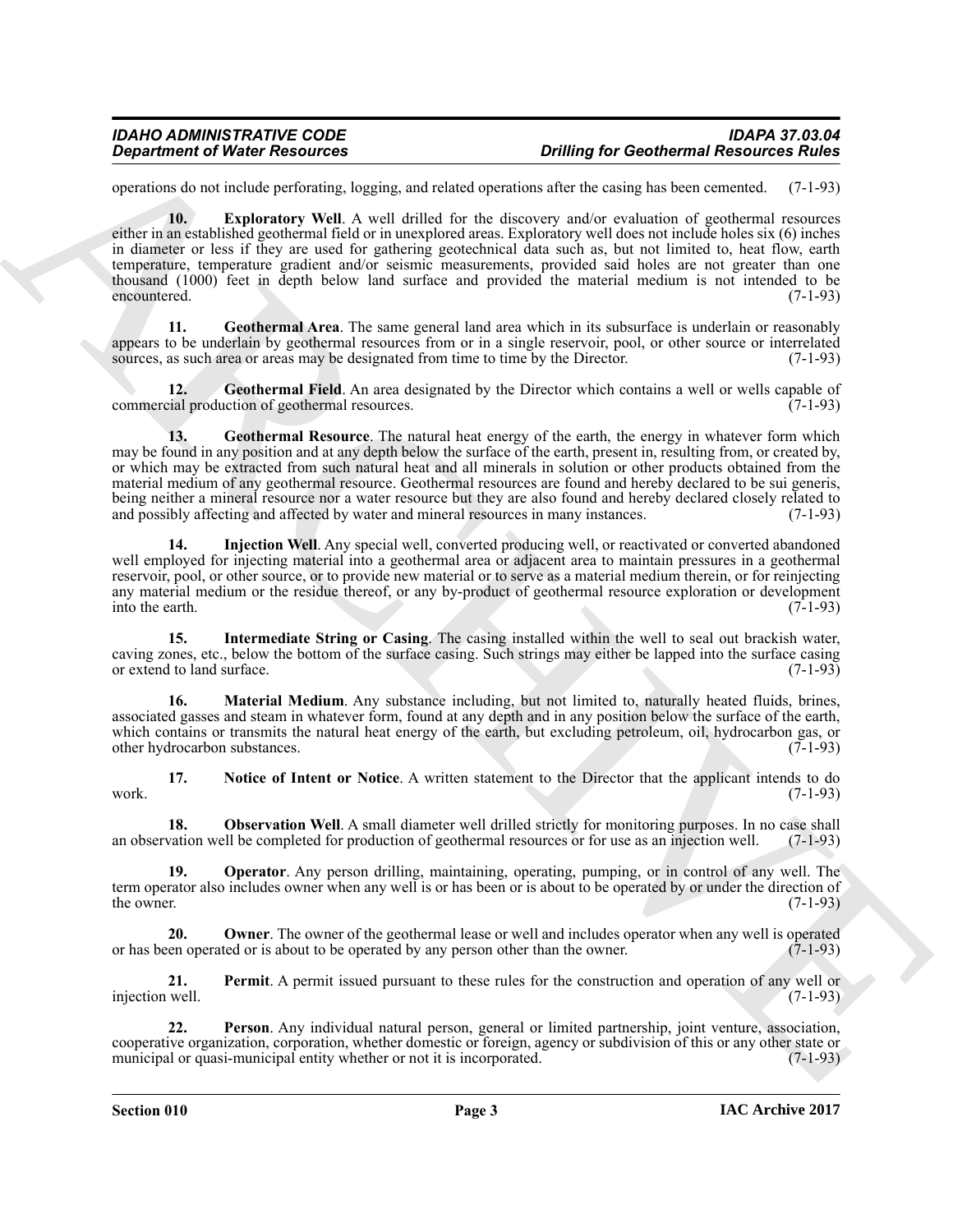## *IDAHO ADMINISTRATIVE CODE IDAPA 37.03.04*

<span id="page-3-2"></span>**23. Production String**. The casing or tubing through which a geothermal resource is produced. This tends from the producing zone to land surface. (7-1-93) string extends from the producing zone to land surface.

<span id="page-3-3"></span>**24. Production Well**. Any well which is commercially producing or is intended for commercial production of a geothermal resource. (7-1-93)

<span id="page-3-4"></span>**25. Surface Casing**. The first string of casing which is run after the conductor pipe to anchor blow out on equipment and to seal out all existing groundwater zones. prevention equipment and to seal out all existing groundwater zones.

**26.** Suspension of Operations. The cessation of drilling, redrilling, or alteration of casing before the entitially abandoned or completed. All suspensions must be authorized by the Director. (7-1-93) well is officially abandoned or completed. All suspensions must be authorized by the Director.

<span id="page-3-6"></span><span id="page-3-5"></span>**27.** Waste Any physical waste including, but not limited to: (7-1-93)

**a.** Underground waste resulting from inefficient, excessive, or improper use, or dissipation of geothermal energy, or of any geothermal resource pool, reservoir, or other source; or the locating, spacing, constructing, equipping, operating, or producing of any well in a manner which results, or tends to result in reducing the quantity of geothermal energy to be recovered from any geothermal area in the state:  $(7-1-93)$ the quantity of geothermal energy to be recovered from any geothermal area in the state;

**b.** The inefficient above-ground transporting and storage of geothermal energy; and the locating, spacing, equipping, operating, or producing of any well or injection well in a manner causing or tending to cause unnecessary or excessive surface loss or destruction of geothermal energy; the escape into the open air from a well of steam or hot water in excess of what is reasonably necessary in the efficient development or production of a well.

(7-1-93)

<span id="page-3-7"></span>**28.** Well. Any excavation or other alteration in the earth's surface or crust by means of which the f any geothermal resource and/or its material medium is sought or obtained. (7-1-93) energy of any geothermal resource and/or its material medium is sought or obtained.

#### <span id="page-3-0"></span>**011. -- 024. (RESERVED)**

#### <span id="page-3-8"></span><span id="page-3-1"></span>**025. DRILLING (RULE 25).**

**01. General**. All wells shall be drilled in such a manner as to protect or minimize damage to the environment, waters usable for all beneficial purposes, geothermal resources, life, health, or property. (7-1-93)

#### <span id="page-3-10"></span><span id="page-3-9"></span>**02. Permits and Notices**. (7-1-93)

**Considered We become the state of the state of the state of the state of the state of the state of the state of the state of the state of the state of the state of the state of the state of the state of the state of the a.** Permit to Drill for Geothermal Resources. Any person, owner or operator who proposes to construct a well for the production of or exploration for geothermal resources or to construct an injection well shall first apply to the Director for permit. Application for permit shall be on department form 4003-1. Any person, owner, or operator who proposes to construct a hole for the gathering of geotechnical data shall file a notice of intent with the Director twenty (20) days prior to construction. Written approval of the Director is required before construction may begin. The notice of intent shall show the hole location, proposed depth, hole size, construction methods, intended use and abandonment plan together with other information as required by the Director. (7-1-93) use and abandonment plan together with other information as required by the Director.

**b.** Permit to Deepen or Modify an Existing Well. If the owner or operator plans to deepen, redrill, plug, or perform any operation that will in any manner modify the well, an application shall be filed with the Director and written approval must be received prior to beginning work. Application for permit to alter a geothermal well shall<br>be on department form 4003-2. (7-1-93) be on department form 4003-2.

**c.** Application for Permit to Convert to Injection. If the owner or operator plans to convert an existing geothermal well into an injection well with no change of mechanical condition, an application for permit shall be filed with the Director and written approval must be received prior to beginning injection. Application for permit shall be made on department form 4003-3. (7-1-93)

**d.** Amendment of Permit. No well may be owned or operated by any person whose name does not appear on the permit or permit application and no changes in departure from the procedures, location, data, or persons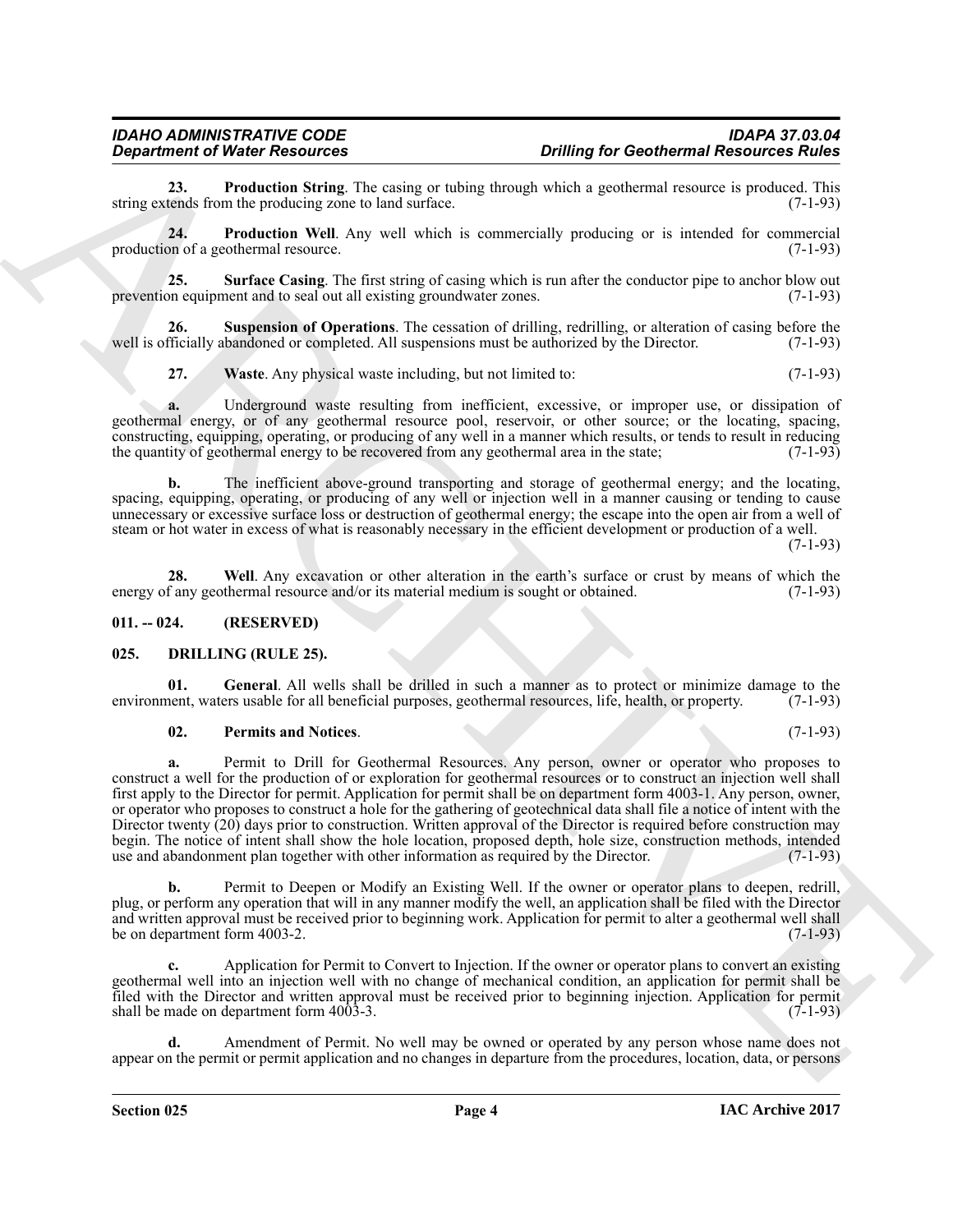specified on the face of a permit shall be allowed until an amendment to such permit is approved by the Director.<br>Application for amendment shall be made on department form 4003-1. Application for amendment shall be made on department form  $4003-1$ .

**e.** Notice to Other Agencies. Notice of applications, permits, orders, or other actions received or issued by the Director may be given to any other agency or entity which may have information, comments, or jurisdiction over the activity involved. The Director may enter into a memorandum of understanding with other agencies to eliminate duplication of applications or other efforts. (7-1-93) agencies to eliminate duplication of applications or other efforts.

**03. Fees**. Any application for permit made pursuant to Sections 42-4003 and/or 42-4011, Idaho Code, shall be accompanied by a filing fee of: (7-1-93)

<span id="page-4-1"></span>

| One hundred dollars (\$100) if for any production well or exploratory well; | $(7-1-93)$ |
|-----------------------------------------------------------------------------|------------|
|                                                                             |            |

**b.** Fifty dollars (\$50) for an injection well; (7-1-93)

**c.** Fifty dollars (\$50) for an amendment to a permit; (7-1-93)

**d.** No filing fee shall be charged for filing a notice of intent to construct a hole for gathering geotechnical data, for abandonment, or for the drilling of an observation well. (7-1-93)

**e.** No application shall be accepted and filed by the Director until such filing fee has been deposited Director. (7-1-93) with the Director.

### <span id="page-4-0"></span>**04. Bonds**. (7-1-93)

**a.** The Director shall require as a condition of every permit every operator or owner who engages in the construction, alteration, testing, or operation of the well to file with the Director on a form prescribed by the Director a bond indemnifying the state of Idaho providing good and sufficient security conditioned upon the performance of the duties required by these regulations and the Geothermal Resource Act and the proper abandonment of any well covered by such permit. Such bond shall be in an amount which is not less than ten thousand dollars  $(\$10.000)$  for each individual well.  $(7-1-93)$ thousand dollars  $(\$10,000)$  for each individual well.

**b.** Bonds remain in force for the life of the well or wells and may not be released until the well or wells are properly abandoned or another valid bond is substituted therefor. Any person who acquires the ownership or operation of any well or wells shall within five (5) days after acquisition file with the Director an indemnity bond in the sum of ten thousand dollars (\$10,000) for each well acquired. The Director reserves the right to request additional bonding prior to abandonment if deemed necessary. (7-1-93)

#### <span id="page-4-2"></span>**05. Well Spacing**. (7-1-93)

**a.** Any well drilled for the discovery and production of geothermal resources or as an injection well shall be located more than one hundred (l00) feet from and within the outer boundary of the parcel of land on which the well is situated, or more than one hundred (l00) feet from a public road, street, or highway dedicated prior to the commencement of drilling. This requirement may be modified or waived by the Director upon written request.

(7-1-93)

**b.** For several contiguous parcels of land in one or different ownerships that are operated as a single geothermal field, the term outer boundary line means the outer boundary line of the land included in the field. In determining the contiguity of any such parcels of land, no street, road, or alley lying within the lease or field shall be determined to interrupt such contiguity.

**Strainers of Washer School and Lie also performed the continent Resources Ruine<br>
System and Revise of the Associates And System and Lie also performed and system and a system of Revise of the Associates Application, perm c.** The Director shall approve the proposed well spacing programs or prescribe such modifications to the programs as he deems necessary for proper development giving consideration to such factors as, but not limited to, topographic characteristics of the area, hydrologic, geologic, and reservoir characteristics of the area, the number of wells that can be economically drilled to provide the necessary volume of geothermal resources for the intended use, minimizing well interference, unreasonable interference with multiple use of lands, and protection of the environment. (7-1-93) environment. (7-1-93)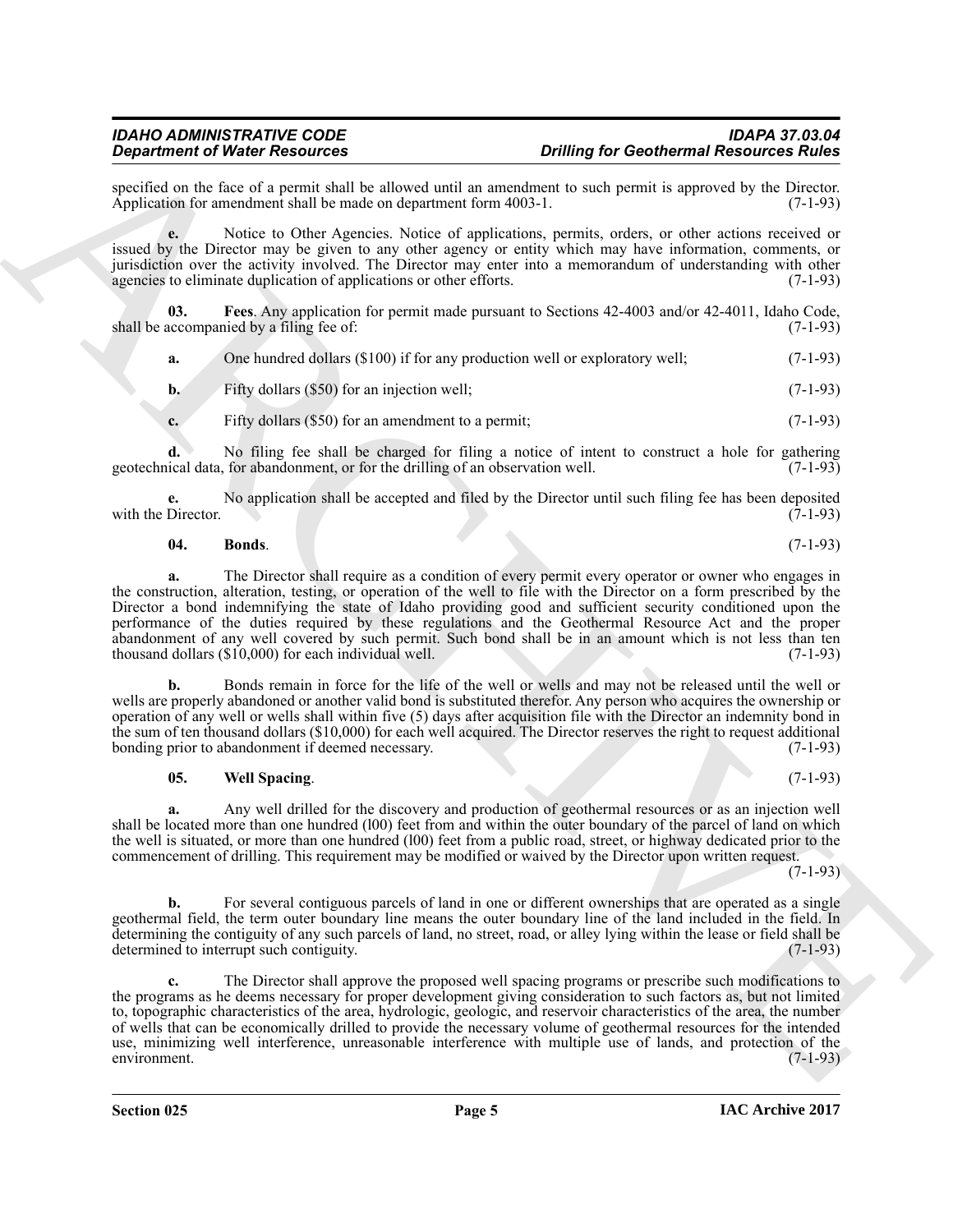**d.** Directional Drilling. Where the surface of the parcel of land containing one acre or more is unavailable for drilling, the surface well location may be located upon property which may or may not be contiguous. Such surface well locations shall not be less than twenty five (25) feet from the outer boundary of the parcel on which it is located, nor less than twenty-five (25) feet from an existing street or road. The production or injection interval of the well shall not be less than one hundred (100) feet from the outer boundary of the parcel into which it is drilled.<br>Directional surveys must be filed with the Director for all wells directionally drilled. (7-1-93) Directional surveys must be filed with the Director for all wells directionally drilled.

#### <span id="page-5-0"></span>**06. Casing**. (7-1-93)

**Constrained of Nicele Resources.** Ording for Geothermal Resources in the same of the same in the same in the same of the same of the same of the same of the same of the same of the same of the same of the same of the sam **a.** General. All wells shall be cased in such a manner as to protect or minimize damage to the environment, usable ground waters, geothermal resources, life, health, and property. The permanent well head completion equipment shall be attached to the production casing or to the intermediate casing if production casing does not reach the surface. No permanent well head equipment may be attached to any conductor or surface casing alone. The specification for casing strength shall be determined by the Director on a well-to-well basis. All casing reaching the surface shall provide adequate anchorage for blow out prevention equipment, hole pressure control, and protection for natural resources. Sufficient casing shall be run to reach a depth below all known or reasonably estimated groundwater levels to prevent blow outs or uncontrolled flows. The following casing requirements are general but should be used as guidelines in submitting applications for permit to drill. (7-1-93)

**b.** Conductor Pipe. A minimum of forty (40) feet of conductor pipe shall be installed. The annular space is to be cemented solid to the surface. A twenty-four (24) hour cure period for the grout must be allowed prior to drilling out the shoe unless additives sufficient, as determined by the Director, are used to obtain early strength. An annular blow out preventer shall be installed on all exploratory wells and on development wells when deemed necessary by the Department. (7-1-93)

**c.** Surface Casing. The surface casing hole shall be logged with an induction electrical log or equivalent or gamma-neutron log before running casing. This requirement may be waived by the Director. Permission to waive this requirement must be granted by the Director in writing prior to running surface casing. This casing shall provide for control of formation fluids, protection of shallow usable groundwater, and for adequate anchorage for blow out prevention equipment. All surface casing shall be cemented solid to the surface. A twenty-four (24) hour cure period shall be allowed prior to drilling out the shoe of the surface casing unless additives sufficient, as determined by the Director, are used to obtain early strength. (7-1-93) determined by the Director, are used to obtain early strength.

A minimum of two hundred (200) feet of surface casing shall be set in areas where pressures and formations are unknown. In no case may surface casing be set at a depth less than ten percent (10%) of the proposed total depth of the well. total depth of the well.

ii. In areas of known high formation pressure, surface casing shall be set at the depth determined by tor after a study of geologic conditions in the area. (7-1-93) the Director after a study of geologic conditions in the area.

iii. In areas where subsurface geological conditions are variable or unknown, surface casing shall be in accordance with specifications as outlined in a. above. The casing must be seated through a sufficient series of low permeability, competent lithologic units such as claystone, siltstone, basalt, etc., to insure a solid anchor for blow out prevention equipment and to protect usable groundwater from contamination. Additional casing may be required if the first string has not been cemented through a sufficient series of such beds, or a rapidly increasing thermal gradient or formation pressures are encountered. or formation pressures are encountered.

iv. The temperature of the return drilling mud shall be monitored continuously during the drilling of the surface casing hole. Either a continuous temperature-monitoring device shall be installed and maintained in a working condition or the temperature shall be read manually. In either case, the return temperature shall be entered into the log book for each thirty (30) feet of depth drilled. (7-1-93)

Blow out prevention equipment capable of shutting in the well during any operation shall be installed on the surface casing and maintained ready for use at all times. BOPE pressure tests shall be performed by the operator for department personnel on all exploratory wells prior to drilling out the shoe of the surface casing. The decision to perform BOPE pressure tests on other types of wells shall be made on a well-to-well basis by the Director.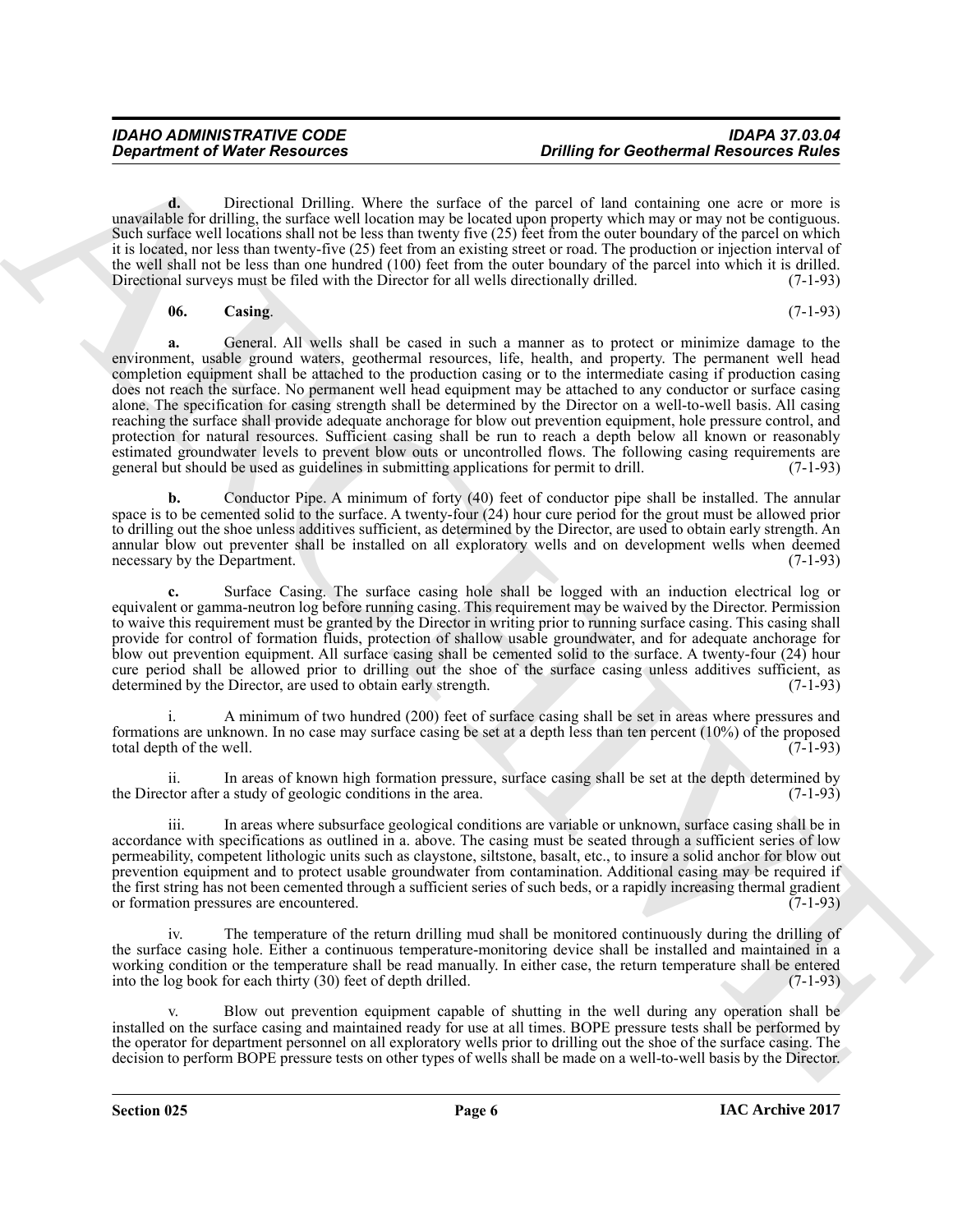The Director must be notified five (5) days in advance of a scheduled pressure test. Permission to proceed with the test sooner may be given orally by the Director upon request by the operator.  $(7-1-93)$ test sooner may be given orally by the Director upon request by the operator.

**d.** Intermediate Casing. Intermediate casing shall be required for protection against anomalous pressure zones, cave-ins, washouts, abnormal temperature zones, uncontrollable lost circulation zones or other drilling hazards. Intermediate casing strings when installed shall be cemented solidly to the surface or to the top of the casing.  $\alpha$  casing.  $(7-1-93)$ 

**Solution of Water Research entropy the number of Million Schwarz (Edition Continuous Characteristics and the solution of the state of Million Schwarz (1993) and the state of Million Schwarz (1993) and the state of Millio e.** Production Casing. Production casing may be set above or through the producing or injection zone and cemented either below or just above the objective zones. Sufficient cement shall be used to exclude overlying formation fluids from the geothermal zone, to segregate zones, and to prevent movement of fluids behind the casing into possible fresh groundwater zones. Production casing shall either be cemented solid to the surface or lapped into the intermediate casing if run. If the production casing is lapped into an intermediate string, the casing overlap shall be at least fifty (50) feet, the lap shall be cemented solid, and the lap shall be pressure tested to insure its integrity.

 $(7-1-93)$ 

<span id="page-6-2"></span>**07. Electric Logging**. All wells except observation wells shall be logged with an induction electrical log or equivalent or gamma-neutron log from the bottom of the hole to the bottom of the conductor pipe. This requirement may be modified or waived by the Director upon written request. (7-1-93)

#### <span id="page-6-0"></span>**026. -- 029. (RESERVED)**

#### <span id="page-6-3"></span><span id="page-6-1"></span>**030. RECORDS (RULE 30).**

<span id="page-6-4"></span>**01. General**. The owner or operator of any well shall keep or cause to be kept a careful and accurate log, core record, temperature logs, and history of the drilling of the well. These records shall be kept in the nearest office of the owner or operator or at the well site and together with all other reports of the owner and operator regarding the well shall be subject to inspection by the Director during business hours. All records unless otherwise specified must be filed with the Director within thirty (30) days of completion of the well. (7-1-93) specified must be filed with the Director within thirty (30) days of completion of the well.

#### <span id="page-6-5"></span>**02. Records to Be Filed with the Director**. (7-1-93)

**a.** Drilling Logs and Core Record. The drilling log shall include the lithologic characteristics and depths of formations encountered, the depth and temperatures of water-bearing and steam-bearing strata, the temperatures, chemical compositions and other chemical and physical characteristics of fluids encountered from time to time so far as ascertained. The core record shall show the depth, lithologic character, and fluid content of cores obtained so far as determined. (7-1-93)

**b.** Well History. The history shall describe in detail in chronological order on a daily basis all significant operations carried out and equipment used during all phases of drilling, testing, completion, and abandonment of any well. abandonment of any well.

Well Summary Report. The well summary report shall accompany the core record and well history reports. It is designed to show data pertinent to the condition of a well at the time of completion of work done.

(7-1-93)

**d.** Production Records. The owner or operator of any well producing geothermal resources shall file with the Director on or before the 20th day of each month for the preceding month a statement of production utilized in such a form as the Director may designate. Copies of monthly geothermal energy report forms are available from the Director; however, production data can be submitted on non-department forms such as computer print-outs if they<br>have been approved by the Director. (7-1-93) have been approved by the Director.

**e.** Injection Records. The owner or operator of any well injecting geothermal fluids or waste water for any purpose shall file with the Director on or before the twentieth day of each month for the preceding month a report of the injection in such form as the Director may designate. Copies of monthly injection report forms are available from the Director. Injection data may be submitted on non-department forms if they have been approved by the Director. (7-1-93) Director. (7-1-93)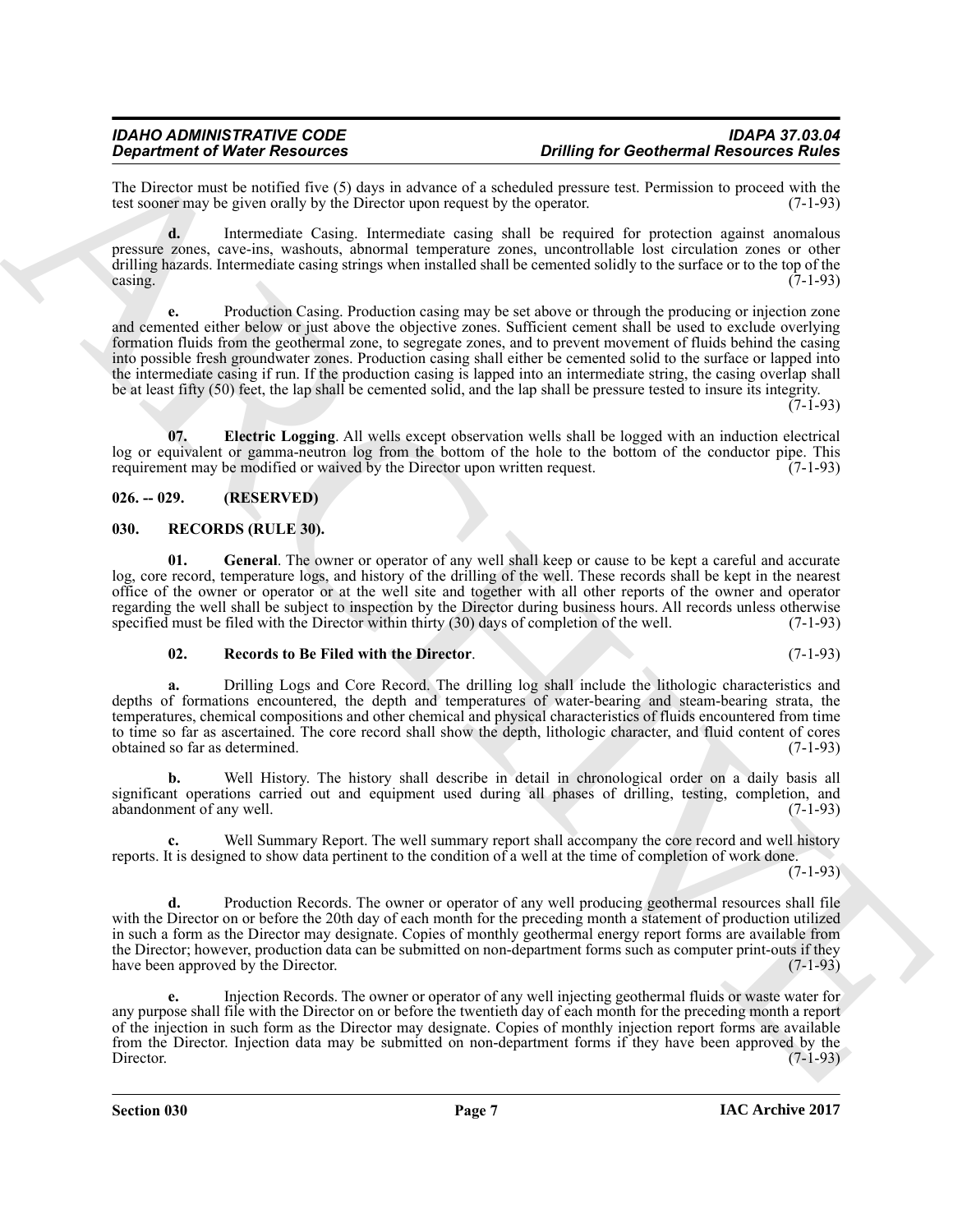#### <span id="page-7-5"></span><span id="page-7-4"></span><span id="page-7-0"></span>**031. -- 034. (RESERVED)**

#### <span id="page-7-1"></span>**035. BLOW OUT PREVENTION (RULE 35).**

#### <span id="page-7-3"></span><span id="page-7-2"></span>**01. Unexplored Areas**. (7-1-93)

|                                         | <b>Department of Water Resources</b>                                               | <b>Drilling for Geothermal Resources Rules</b>                                                                                                                                                                                                                                                                                                                                                                                                                                                                                                                                                         |  |
|-----------------------------------------|------------------------------------------------------------------------------------|--------------------------------------------------------------------------------------------------------------------------------------------------------------------------------------------------------------------------------------------------------------------------------------------------------------------------------------------------------------------------------------------------------------------------------------------------------------------------------------------------------------------------------------------------------------------------------------------------------|--|
| $f_{\star}$<br>$(6)$ additional months. |                                                                                    | Electric Logs and Directional Surveys, If Conducted. Electric logs and directional surveys shall be<br>filed with the Director within sixty (60) days of completion, cessation of drilling operations, excluding any approved<br>suspension of operations, or abandonment of any well. Like copies shall be filed upon recompletion of any well.<br>Upon a showing of hardship, the Director may extend the time within which to comply for a period not to exceed six<br>$(7-1-93)$                                                                                                                   |  |
| 03.                                     | the provisions of the Geothermal Act or any order or regulation adopted hereunder. | <b>Confidential Status</b> . Information on file with the Director is open to public inspection except any<br>reports, logs, records, or histories derived from the drilling of a well and filed with the Director shall not be available<br>for public inspection and shall be kept confidential by the Director for a period of one year from receipt provided,<br>however, that the Director may use any such reports, logs, records, or histories in any action in any court to enforce<br>$(7-1-93)$                                                                                              |  |
| 04.                                     |                                                                                    | Inspection of Records. The records filed by an operator with the Director which relates to the data<br>gathered from the drilling operation shall be open to inspection only to those authorized in writing by the operator and<br>designated personnel. The records of any operator filed for a completed or producing well that has been transferred<br>by sale, lease, or otherwise shall be available to the new owner or lessee for his inspection or copying and shall be<br>available for inspection or copying by others upon written authorization of such new owner or lessee.<br>$(7-1-93)$ |  |
| $031. - 034.$                           | (RESERVED)                                                                         |                                                                                                                                                                                                                                                                                                                                                                                                                                                                                                                                                                                                        |  |
| 035.                                    | <b>BLOW OUT PREVENTION (RULE 35).</b>                                              |                                                                                                                                                                                                                                                                                                                                                                                                                                                                                                                                                                                                        |  |
| 01.                                     | <b>Unexplored Areas.</b>                                                           | $(7-1-93)$                                                                                                                                                                                                                                                                                                                                                                                                                                                                                                                                                                                             |  |
| a.                                      | order additional casing to be run.                                                 | A department employee may be present at the well at any time during the initial phases of drilling<br>until the surface casing has been cemented and the BOPE has been satisfactorily pressure tested. The Department<br>employee may be present during any drilling operations at the well and if in his opinion conditions warrant he may<br>$(7-1-93)$                                                                                                                                                                                                                                              |  |
| b.                                      | has been drilled to the total depth.                                               | A logging unit equipped to continuously record the following data shall be installed and operated<br>continuously by a technician approved by the Director after drilling out the shoe of the conductor pipe until the well<br>$(7-1-93)$                                                                                                                                                                                                                                                                                                                                                              |  |
| i.                                      | Drilling mud temperature (in and out).                                             | $(7-1-93)$                                                                                                                                                                                                                                                                                                                                                                                                                                                                                                                                                                                             |  |
| ii.                                     | Drilling mud pit level.                                                            | $(7-1-93)$                                                                                                                                                                                                                                                                                                                                                                                                                                                                                                                                                                                             |  |
| iii.                                    | Drilling mud pump volume.                                                          | $(7-1-93)$                                                                                                                                                                                                                                                                                                                                                                                                                                                                                                                                                                                             |  |
| iv.                                     | Drilling mud weight.                                                               | $(7-1-93)$                                                                                                                                                                                                                                                                                                                                                                                                                                                                                                                                                                                             |  |
| V.                                      | Drilling rate.                                                                     | $(7-1-93)$                                                                                                                                                                                                                                                                                                                                                                                                                                                                                                                                                                                             |  |
| vi.                                     | Hydrocarbon and hydrogen sulfide gas volume (with alarm).                          | $(7-1-93)$                                                                                                                                                                                                                                                                                                                                                                                                                                                                                                                                                                                             |  |
| c.                                      |                                                                                    | An annular BOPE with a minimum working pressure of one thousand $(1,000)$ PSI shall be installed<br>on the surface casing. If unusual conditions are anticipated, a BOPE may be required on the conductor pipe. (7-1-93)                                                                                                                                                                                                                                                                                                                                                                               |  |
| d.<br>operations.                       |                                                                                    | If drilling mud temperature out, reaches one hundred twenty-five (125) Degrees C (Celsius),<br>drilling operations shall cease, drilling mud circulation will continue and the Director must be notified immediately.<br>The operator must obtain the Director's approval of his proposed course of action prior to resuming drilling<br>$(7-1-93)$                                                                                                                                                                                                                                                    |  |
| e.                                      | by the applicant must be approved by the Director in writing.                      | The above requirements for BOPE may be modified by the Director and any proposed modification<br>$(7-1-93)$                                                                                                                                                                                                                                                                                                                                                                                                                                                                                            |  |
|                                         |                                                                                    |                                                                                                                                                                                                                                                                                                                                                                                                                                                                                                                                                                                                        |  |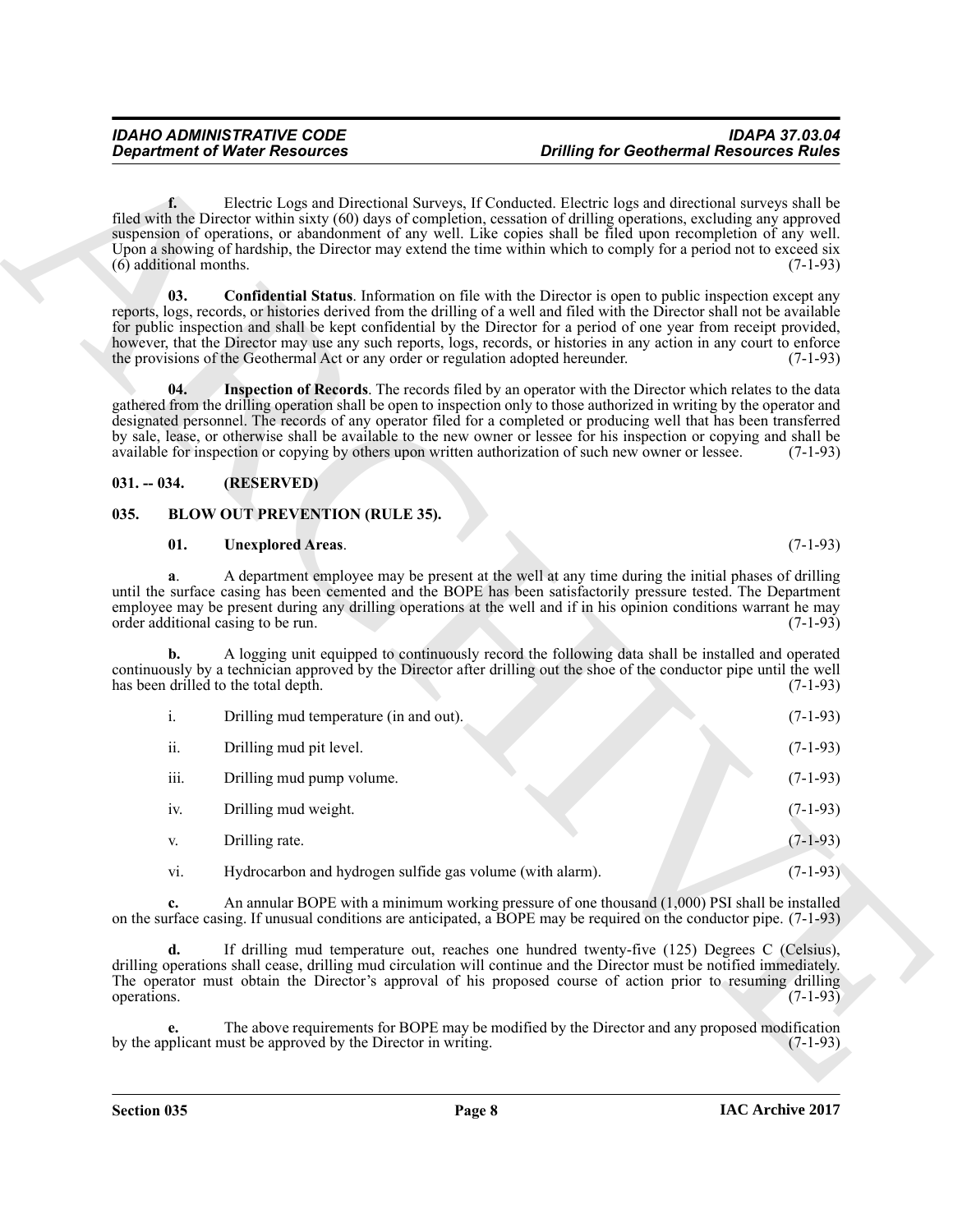### <span id="page-8-6"></span>**02. Explored Areas**. (7-1-93)

### <span id="page-8-0"></span>**036. -- 039. (RESERVED)**

### <span id="page-8-8"></span><span id="page-8-7"></span><span id="page-8-1"></span>**040. INJECTION WELLS (RULE 40).**

#### <span id="page-8-9"></span>**02. Surveillance**. (7-1-93)

### <span id="page-8-2"></span>**041. -- 044. (RESERVED)**

### <span id="page-8-5"></span><span id="page-8-4"></span><span id="page-8-3"></span>**045. ABANDONMENT (RULE 45).**

| <b>Drilling for Geothermal Resources Rules</b> | <b>Department of Water Resources</b>                                                                                                                                                                                                                                                                                                                                                                                                                                                                                                                                                                                                                                              |                              |
|------------------------------------------------|-----------------------------------------------------------------------------------------------------------------------------------------------------------------------------------------------------------------------------------------------------------------------------------------------------------------------------------------------------------------------------------------------------------------------------------------------------------------------------------------------------------------------------------------------------------------------------------------------------------------------------------------------------------------------------------|------------------------------|
| $(7-1-93)$                                     | <b>Explored Areas.</b>                                                                                                                                                                                                                                                                                                                                                                                                                                                                                                                                                                                                                                                            | 02.                          |
| $(7-1-93)$                                     | A gate valve with a minimum working pressure rating of three hundred (300) PSI must be installed                                                                                                                                                                                                                                                                                                                                                                                                                                                                                                                                                                                  | a.<br>on the well head.      |
| $(7-1-93)$                                     | The temperature of the return mud shall be monitored continuously. Either a continuous<br>temperature monitoring device shall be installed and maintained in working condition or the temperature shall be read<br>manually. In either case, return mud temperatures shall be entered into the log book for each thirty (30) feet of depth                                                                                                                                                                                                                                                                                                                                        | b.<br>drilled.               |
| $(7-1-93)$                                     | An annular BOPE with a minimum working pressure of one thousand (1,000) PSI shall be installed                                                                                                                                                                                                                                                                                                                                                                                                                                                                                                                                                                                    | c.<br>on the surface casing. |
| $(7-1-93)$                                     | Additional requirements may be set forth by the Director depending upon the knowledge of the<br>area. Such requirements will be set forth on the approved application for permit to drill a geothermal well.<br>Modification of said requirements may be made in the field by Department personnel monitoring construction of the                                                                                                                                                                                                                                                                                                                                                 | $\mathbf{d}$ .<br>well.      |
|                                                | (RESERVED)                                                                                                                                                                                                                                                                                                                                                                                                                                                                                                                                                                                                                                                                        | $036. - 039.$                |
|                                                | <b>INJECTION WELLS (RULE 40).</b>                                                                                                                                                                                                                                                                                                                                                                                                                                                                                                                                                                                                                                                 | 040.                         |
| $(7-1-93)$                                     | <b>Construction</b> . The owner or operator of a proposed injection well or series of injection wells shall<br>provide the Director with such information he deems necessary for evaluation of the impact of such injection on the<br>geothermal reservoir and other natural resources. Such information shall include existing reservoir conditions,<br>method of injection, source of injection fluid, estimates of daily amount of material medium to be injected, zones or<br>formations affected, and analysis of fluid to be injected and of the fluid from the intended zone of the injection. Such<br>information shall be on department form 4003-3.                     | 01.                          |
| $(7-1-93)$                                     | Surveillance.                                                                                                                                                                                                                                                                                                                                                                                                                                                                                                                                                                                                                                                                     | 02.                          |
| $(7-1-93)$                                     | When an operator or owner proposes to drill or modify an injection well or convert a producing or<br>idle well to an injection well, he shall be required to demonstrate to the Director by means of a test that the casing has<br>complete integrity. This test shall be conducted in a method approved by the Director.                                                                                                                                                                                                                                                                                                                                                         | a.                           |
| $(7-1-93)$                                     | To establish the integrity of the annular cement above the shoe of the casing, the owner or operator<br>shall make sufficient surveys within thirty (30) days after injection is started into a well to prove that all the injected<br>fluid is confined to the intended zone of injection. Thereafter, such surveys shall be made at least every two (2) years<br>or more often if necessary. The Director shall be notified forty-eight (48) hours in advance of such surveys in order<br>that a representative may be present if deemed necessary. If in the Director's opinion such tests are not necessary, he<br>may grant a waiver excepting the operator from such tests. |                              |
|                                                | After the well has been placed on injection, the injection well site will be visited periodically by<br>Department personnel. The operator or owner will be notified of any necessary remedial work. Unless modified by<br>the Director, this work must be performed within ninety (90) days or approval for the injection well issued by the                                                                                                                                                                                                                                                                                                                                     |                              |
|                                                |                                                                                                                                                                                                                                                                                                                                                                                                                                                                                                                                                                                                                                                                                   | Director will be rescinded.  |
|                                                | (RESERVED)                                                                                                                                                                                                                                                                                                                                                                                                                                                                                                                                                                                                                                                                        | $041. - 044.$                |
|                                                | <b>ABANDONMENT (RULE 45).</b>                                                                                                                                                                                                                                                                                                                                                                                                                                                                                                                                                                                                                                                     | 045.                         |
| $(7-1-93)$                                     | Objectives. The objectives of abandonment are to block interzonal migration of fluids so as to:                                                                                                                                                                                                                                                                                                                                                                                                                                                                                                                                                                                   | 01.                          |
| $(7-1-93)$<br>$(7-1-93)$                       | Prevent contamination of fresh water or other natural resources;                                                                                                                                                                                                                                                                                                                                                                                                                                                                                                                                                                                                                  | a.                           |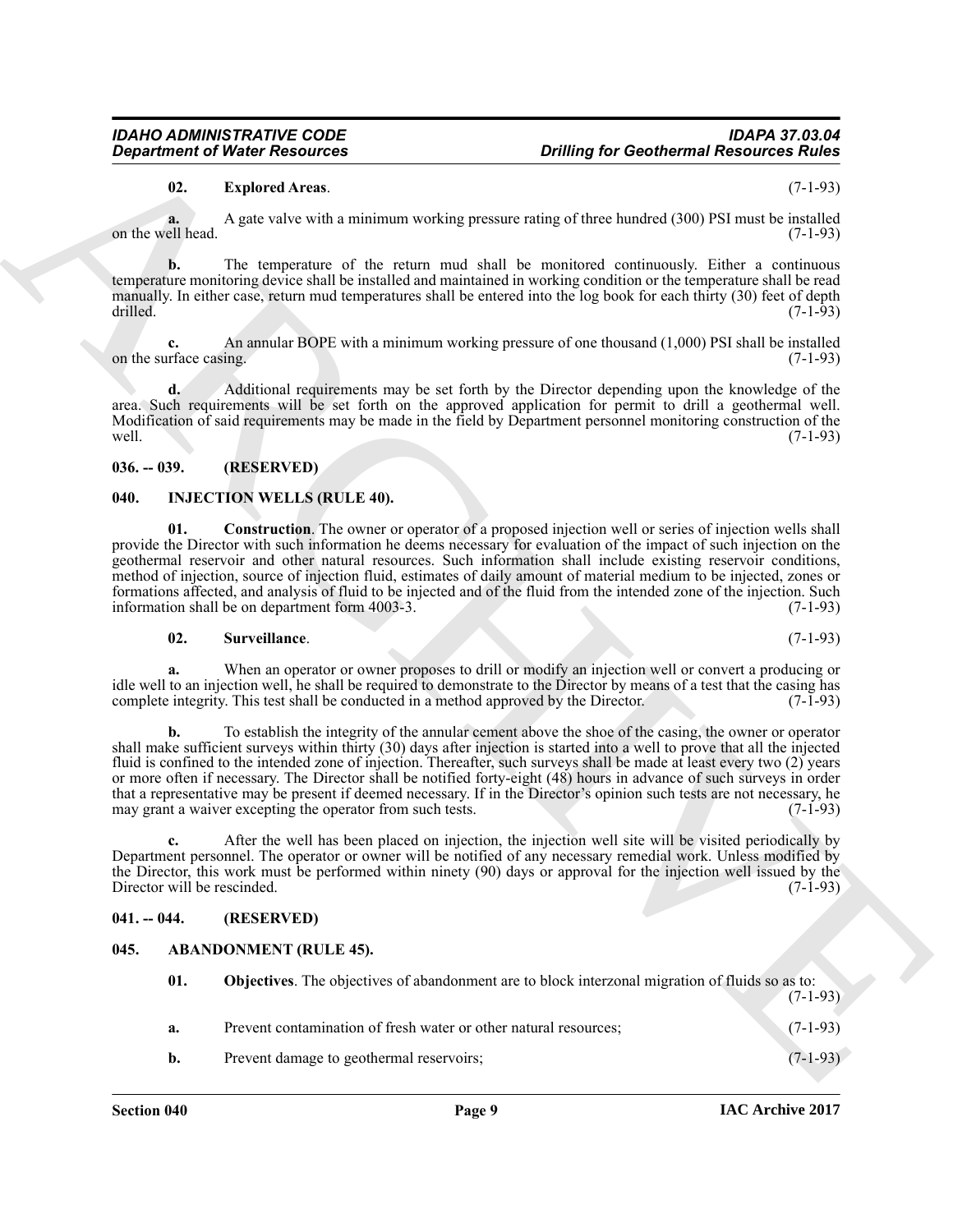| $\mathbf{c}$ . | Prevent loss of reservoir energy; | $(7-1-93)$ |
|----------------|-----------------------------------|------------|
|                |                                   |            |

<span id="page-9-1"></span>**d.** Protect life, health, environment and property. (7-1-93)

**02. General Requirements**. The following are general requirements which are subject to review and modification for individual wells or field conditions.

**a.** A notice of intent to abandon geothermal resource wells is required to be filed with the Director five (5) days prior to beginning abandonment procedures. A permit to abandon may be given orally by the Director provided the operator submits a written request for said abandonment on a form approved by the Director within twenty-four  $(24)$  hours of the oral request. (7-1-93)

**b.** A history of geothermal resource wells shall be filed within sixty (60) days after completion of abandonment procedures. (7-1-93)

**Considered of Nicele Resources Colliding for Goothernst Resources Collider (1971)**<br>
C. Downthis of Seconds Consider a strategies of the collidered and properties of the collider of the consideration of the collider of th **c.** All wells abandoned shall be monumented and the description of the monument shall be included in the history of well report. Such monument shall consist of a four (4) inch diameter pipe ten (10) feet in length of which four (4) feet shall be above ground. The remainder shall be imbedded in concrete. The name, number, and location of the well shall be shown on the monument. Alternate methods of monumentation may be approved by the<br>Director where land surface use indicates the above described method is not satisfactory. (7-1-93) Director where land surface use indicates the above described method is not satisfactory.

Good quality heavy drilling fluid shall be used to replace any water in the hole and to fill all le not plugged with cement. portions of the hole not plugged with cement.

**e.** All cement plugs with a possible exception of the surface plug shall be pumped into the hole drill pipe or tubing. (7-1-93) through drill pipe or tubing.

**f.** All open annuli shall be filled solid with cement to the surface. (7-1-93)

**g.** A minimum of one hundred (100) feet of cement shall be emplaced straddling the interface or zone at the base of groundwater aquifers. (7-1-93) transition zone at the base of groundwater aquifers.

**h.** One hundred (100) feet of cement shall straddle the placement of the shoe plug on all casings gonductor pipe. (7-1-93) including conductor pipe.

A surface plug of either neat cement or concrete mix shall be in place from the top of the casing to feet below the top of the casing. at least fifty  $(50)$  feet below the top of the casing.

**j.** All casing shall be cut off at least five (5) feet below land surface. (7-1-93)

**k.** Cement plugs shall extend at least fifty (50) feet over the top of any liner installed in the well.  $(7-1-93)$ 

**l.** Abandonment. Injection wells are required to be abandoned in the same manner as other wells. (7-1-93)

**m.** Other abandonment procedures may be approved by the Director if the owner or operator can demonstrate that the geothermal resource, groundwaters, and other natural resources will be protected. Such approval must be given in writing by the Director prior to the beginning of any abandonment procedures. (7-1-93) must be given in writing by the Director prior to the beginning of any abandonment procedures.

**n.** Within five (5) days after the completion of the abandonment of any well or injection well, the owner or operator of the abandoned well or injection well shall report in writing to the Director on such form as may be prescribed by the Director on all work done with respect to the abandonment. (7-1-93)

#### <span id="page-9-0"></span>**046. -- 049. (RESERVED)**

**Section 045 Page 10**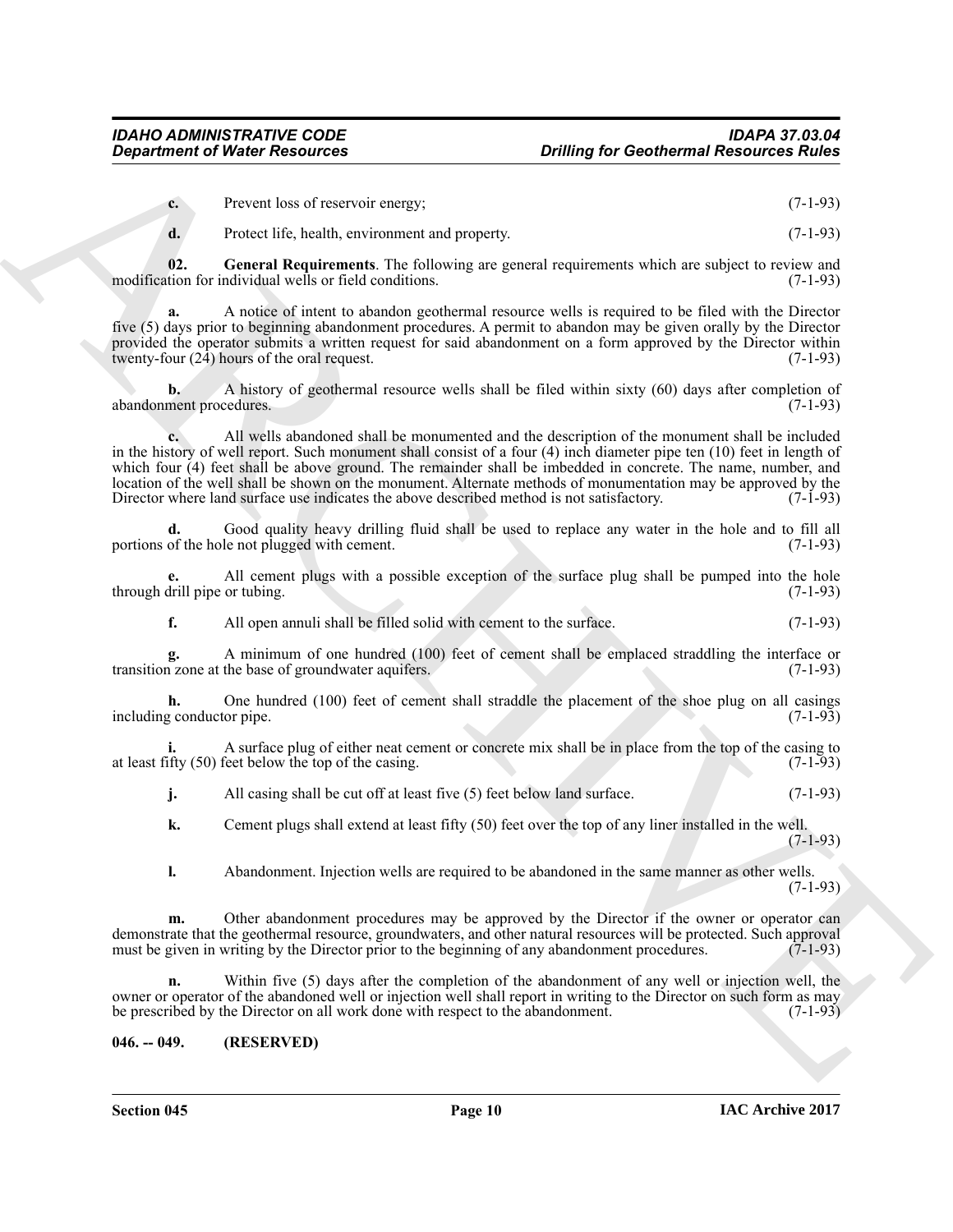#### <span id="page-10-9"></span><span id="page-10-0"></span>**050. MAINTENANCE (RULE 50).**

<span id="page-10-11"></span>**01. General**. All well heads, separators, pumps, mufflers, manifolds, valves, pipelines, and other equipment used for the production of geothermal resources shall be maintained in good condition in order to prevent loss of or damage to life, health, property, and natural resources. (7-1-93)

<span id="page-10-10"></span>**02. Corrosion**. All surface well head equipment and pipelines and subsurface casing and tubing will be subject to periodic corrosion surveillance in order to safeguard health, life, property, and natural resources. (7-1-93)

<span id="page-10-12"></span>**Tests**. The Director may require such tests or remedial work as in his judgment are necessary to prevent damage to life, health, property, and natural resources, to protect geothermal reservoirs from damage or to prevent the infiltration of detrimental substances into underground or surface water suitable for irrigation or other beneficial uses to the best interest of the neighboring property owners and the public. Such tests may include, but are not limited to, casing tests, cementing tests, and equipment tests. not limited to, casing tests, cementing tests, and equipment tests.

#### <span id="page-10-1"></span>**051. -- 054. (RESERVED)**

#### <span id="page-10-8"></span><span id="page-10-2"></span>**055. HEARINGS, NOTICE, PROCEDURE (RULE 55).**

**Constrained Weire Resources CritiCs** (a) the discussion of the constrained by the constrained and the property of the constrained and the property of the constrained and the constrained and the constrained and the cons Any applicant or the Director shall have the right to a hearing concerning the propriety of issuing a permit for which an application has been filed. Any applicant who desires a hearing pursuant to Section 42-4004, Idaho Code, must file a written request therefor with the Director of the Department of Water Resources. Any person may file a petition with the Director requesting that the Director hold a hearing concerning the propriety of issuing a permit for which an application has been filed. The petitioner must serve a copy of the petition upon the applicant and set forth in the petition all reasons for requesting the hearing. The applicant may respond to the petition within ten (10) days of its service. However, failure of the applicant to respond shall not be prejudicial to his right to appear at the hearing and present such evidence as he deems proper, if the Director grants the petition for such hearing. The hearing shall be set by the Director at any location deemed appropriate. Notice of the time and location shall be served on the applicant and/or the petitioner by the Director at least twenty (20) days before said date by certified mail addressed to applicant's address as stated in the application and to the petitioner at the address given in the petition. The hearing shall be conducted in the manner prescribed in the general rules and procedures of the Department. (7-1-93)

#### <span id="page-10-3"></span>**056. -- 059. (RESERVED)**

#### <span id="page-10-7"></span><span id="page-10-4"></span>**060. HEARINGS ON REFUSED, LIMITED, OR CONDITIONED PERMIT (RULE 60).**

Any applicant who is granted a limited or conditioned permit, or who is denied a permit or any person aggrieved by a decision of the Director may seek a hearing on said action of the Director by serving on the Director written notice and request for a hearing before the Board within thirty (30) days of service of the Director's decision. Said hearing will be set, conducted, and notice given as set forth in Rule 055 above. Any applicant may appeal the decision of the Board to the District Court within thirty (30) days of service of the decision. All hearings under this rule shall be conducted in the manner prescribed in the general rules and procedures of the Department. (7-1-93)

#### <span id="page-10-5"></span>**061. -- 064. (RESERVED)**

#### <span id="page-10-13"></span><span id="page-10-6"></span>**065. PENALTIES (RULE 65).**

<span id="page-10-15"></span>**01.** Order by Director. If the Director finds that any person is constructing, operating, or maintaining any hole, well or injection well not in accordance with any applicable permit or in a fashion so as to involve an unreasonable risk of, or so as to cause, damage to life or property or subsurface, surface, or atmospheric resources, the Director may issue an order to such person to correct or to stop such practices as are found to be improper and to mitigate any injury of any sort caused by such practices. mitigate any injury of any sort caused by such practices.

<span id="page-10-14"></span>**Enforcement by Director**. The Director may enforce any provision of this act or any order or regulation issued or adopted pursuant thereto by an appropriate action in the District Court. The Director may bring action in the District Court to have enjoined any threatened noncompliance with any provision of this act or any order or regulation adopted pursuant hereto or any threatened harm to life, property, or surface, subsurface or atmospheric resources which would be caused by such noncompliance. (7-1-93) resources which would be caused by such noncompliance.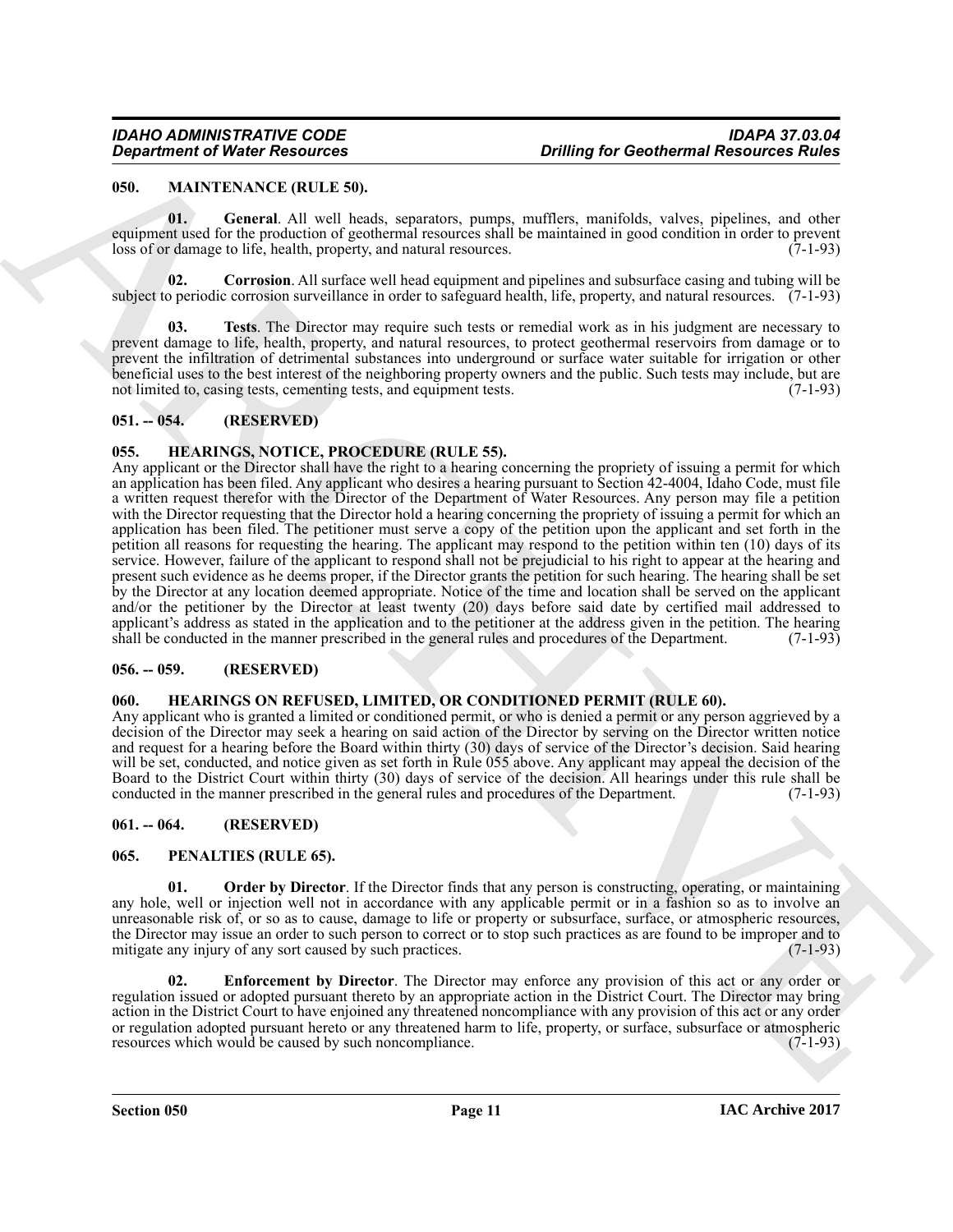#### <span id="page-11-5"></span>*IDAHO ADMINISTRATIVE CODE IDAPA 37.03.04 Department of Water Resources Drilling for Geothermal Resources Rules*

#### <span id="page-11-4"></span><span id="page-11-3"></span><span id="page-11-2"></span><span id="page-11-1"></span><span id="page-11-0"></span>**066. -- 069. (RESERVED)**

| 03.<br>provision of this act or with any valid order or regulation adopted pursuant hereto.<br>$066. - 069.$<br>(RESERVED) | Willful Violations or Failure to Comply. Any willful violations of or failure to comply with any<br>provision of these rules, or if such order or regulation has been served on such person or is otherwise known to him,<br>any valid order or regulation issued or adopted hereto shall be a misdemeanor punishable by fine of up to five<br>thousand dollars $(\$5,000)$ for each offense or a sentence of up to six $(6)$ months in a county jail or both; each day of a<br>continuing violation shall be a separate offense under this subdivision. A responsible or principal executive officer or<br>any corporate person may be liable under this subdivision if such corporate person is not in compliance with any | $(7-1-93)$                                                                                                                                                                                                                                                                                                                                                                                                                                                                                                                                                    |
|----------------------------------------------------------------------------------------------------------------------------|------------------------------------------------------------------------------------------------------------------------------------------------------------------------------------------------------------------------------------------------------------------------------------------------------------------------------------------------------------------------------------------------------------------------------------------------------------------------------------------------------------------------------------------------------------------------------------------------------------------------------------------------------------------------------------------------------------------------------|---------------------------------------------------------------------------------------------------------------------------------------------------------------------------------------------------------------------------------------------------------------------------------------------------------------------------------------------------------------------------------------------------------------------------------------------------------------------------------------------------------------------------------------------------------------|
|                                                                                                                            |                                                                                                                                                                                                                                                                                                                                                                                                                                                                                                                                                                                                                                                                                                                              |                                                                                                                                                                                                                                                                                                                                                                                                                                                                                                                                                               |
|                                                                                                                            |                                                                                                                                                                                                                                                                                                                                                                                                                                                                                                                                                                                                                                                                                                                              |                                                                                                                                                                                                                                                                                                                                                                                                                                                                                                                                                               |
| <b>FORMS (RULE 70).</b><br>Forms required by these rules.                                                                  |                                                                                                                                                                                                                                                                                                                                                                                                                                                                                                                                                                                                                                                                                                                              | $(7-1-93)$                                                                                                                                                                                                                                                                                                                                                                                                                                                                                                                                                    |
| 01.                                                                                                                        | Samples of Forms. Samples of all forms required by these rules are available from the Department                                                                                                                                                                                                                                                                                                                                                                                                                                                                                                                                                                                                                             | $(7-1-93)$                                                                                                                                                                                                                                                                                                                                                                                                                                                                                                                                                    |
|                                                                                                                            |                                                                                                                                                                                                                                                                                                                                                                                                                                                                                                                                                                                                                                                                                                                              | $(7-1-93)$                                                                                                                                                                                                                                                                                                                                                                                                                                                                                                                                                    |
|                                                                                                                            |                                                                                                                                                                                                                                                                                                                                                                                                                                                                                                                                                                                                                                                                                                                              | $(7-1-93)$                                                                                                                                                                                                                                                                                                                                                                                                                                                                                                                                                    |
|                                                                                                                            |                                                                                                                                                                                                                                                                                                                                                                                                                                                                                                                                                                                                                                                                                                                              | $(7-1-93)$                                                                                                                                                                                                                                                                                                                                                                                                                                                                                                                                                    |
|                                                                                                                            |                                                                                                                                                                                                                                                                                                                                                                                                                                                                                                                                                                                                                                                                                                                              | $(7-1-93)$                                                                                                                                                                                                                                                                                                                                                                                                                                                                                                                                                    |
|                                                                                                                            |                                                                                                                                                                                                                                                                                                                                                                                                                                                                                                                                                                                                                                                                                                                              | $(7-1-93)$                                                                                                                                                                                                                                                                                                                                                                                                                                                                                                                                                    |
|                                                                                                                            |                                                                                                                                                                                                                                                                                                                                                                                                                                                                                                                                                                                                                                                                                                                              | $(7-1-93)$                                                                                                                                                                                                                                                                                                                                                                                                                                                                                                                                                    |
|                                                                                                                            |                                                                                                                                                                                                                                                                                                                                                                                                                                                                                                                                                                                                                                                                                                                              | $(7-1-93)$                                                                                                                                                                                                                                                                                                                                                                                                                                                                                                                                                    |
|                                                                                                                            |                                                                                                                                                                                                                                                                                                                                                                                                                                                                                                                                                                                                                                                                                                                              | $(7-1-93)$                                                                                                                                                                                                                                                                                                                                                                                                                                                                                                                                                    |
|                                                                                                                            |                                                                                                                                                                                                                                                                                                                                                                                                                                                                                                                                                                                                                                                                                                                              | $(7-1-93)$                                                                                                                                                                                                                                                                                                                                                                                                                                                                                                                                                    |
| (RESERVED)                                                                                                                 |                                                                                                                                                                                                                                                                                                                                                                                                                                                                                                                                                                                                                                                                                                                              |                                                                                                                                                                                                                                                                                                                                                                                                                                                                                                                                                               |
|                                                                                                                            |                                                                                                                                                                                                                                                                                                                                                                                                                                                                                                                                                                                                                                                                                                                              |                                                                                                                                                                                                                                                                                                                                                                                                                                                                                                                                                               |
|                                                                                                                            | to interested parties upon request.<br>02.<br>a.<br>b.<br>c.<br>d.<br>e.<br>f.<br>g.<br>h.<br>$071. - 999.$                                                                                                                                                                                                                                                                                                                                                                                                                                                                                                                                                                                                                  | Forms. The forms include the following:<br>Form 4003-1, Application for Permit to Drill for Geothermal Resources;<br>Form 4003-2, Application for Permit to Alter a Geothermal Well;<br>Form 4003-3, Application for Permit to Convert a Well to a Geothermal Injection Well;<br>Form 4005, Geothermal Resources Surety Bond;<br>Form 4007, Notice of Intent to Abandon a Well;<br>Form 4009, Report of Abandonment of a Well;<br>Form 4010-1, Monthly Injection Report for Geothermal Wells; and<br>Form 4010-2, Monthly Energy Report for Geothermal Wells. |